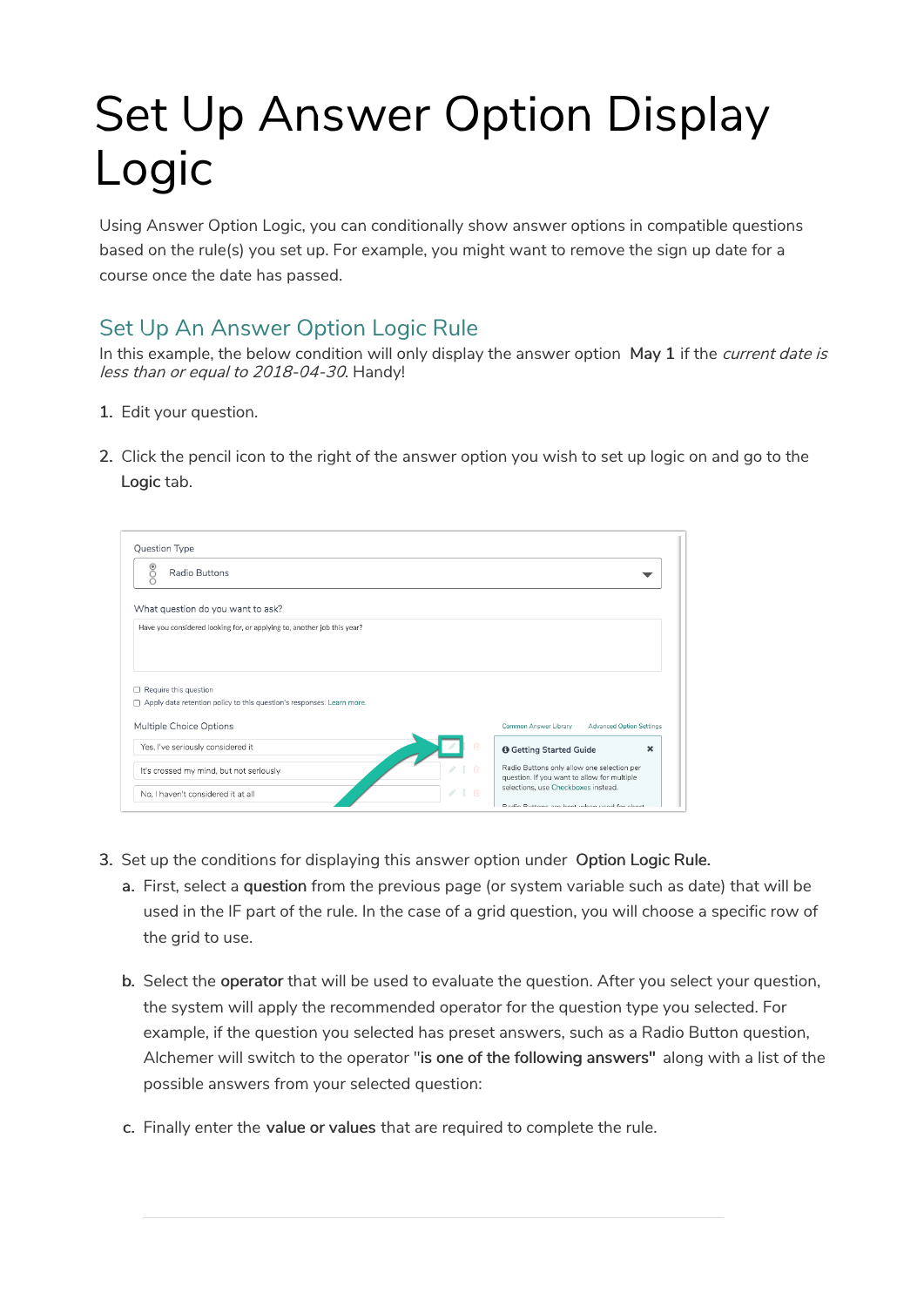| Edit Option                           |                                                        |              |
|---------------------------------------|--------------------------------------------------------|--------------|
| <b>SETTINGS</b><br><b>LOGIC</b>       | QUOTAS                                                 | ♥ Need Help? |
| Option Logic Rule<br>Remove All Logic |                                                        |              |
| --Select a condition--                | is exactly equal to $\  \mathbf{v} \ $<br>$\checkmark$ |              |
| + Add Condition                       |                                                        | + Add Group  |

4. Click Done and Save Question.

## Answer Option Logic Workaround

Certain question types cannot be used as a source for answer option logic. One example of this is a Drag & Drop Ranking question. If you want to show/hide answer options in a follow-up question based on whether or not they were selected in the ranking (or other incompatible) question, use the below workaround.

In our example, we ask our respondents to rank their preferred support channels in order of preference (the respondent is asked to rank their top three out of a possible six).

| ☑ | This question has answer validation                                                              |  |  |
|---|--------------------------------------------------------------------------------------------------|--|--|
|   | $Max \nvert . \nexists x \in 3 \nvert (if answered)$                                             |  |  |
|   |                                                                                                  |  |  |
|   | 1. Please rank the following support channels in order of preference (rank your top three only): |  |  |
|   | Drag items from the left-hand list into the right-hand list to order them.                       |  |  |
|   | Social Media                                                                                     |  |  |
|   | <b>Community Forum</b>                                                                           |  |  |
|   | Help Documentation →                                                                             |  |  |
|   | <b>Live Chat</b>                                                                                 |  |  |
|   | Email                                                                                            |  |  |
|   |                                                                                                  |  |  |

We then want to ask a follow-up Checkbox question to see which of the ranked methods the respondent has used in the past month. We only want to include the ranked items in the list of answer options.

Since the Drag & Drop Ranking cannot be used as a direct source for answer option logic in the Checkbox question, we have to feed the ranked items into a Hidden Value so that we can use them to trigger answer options in the Checkbox.

1. Once we have created our Drag & Drop Ranking question, we add a page directly after this question and set this page to auto-submit. This ensures that the page is not presented to a survey respondent.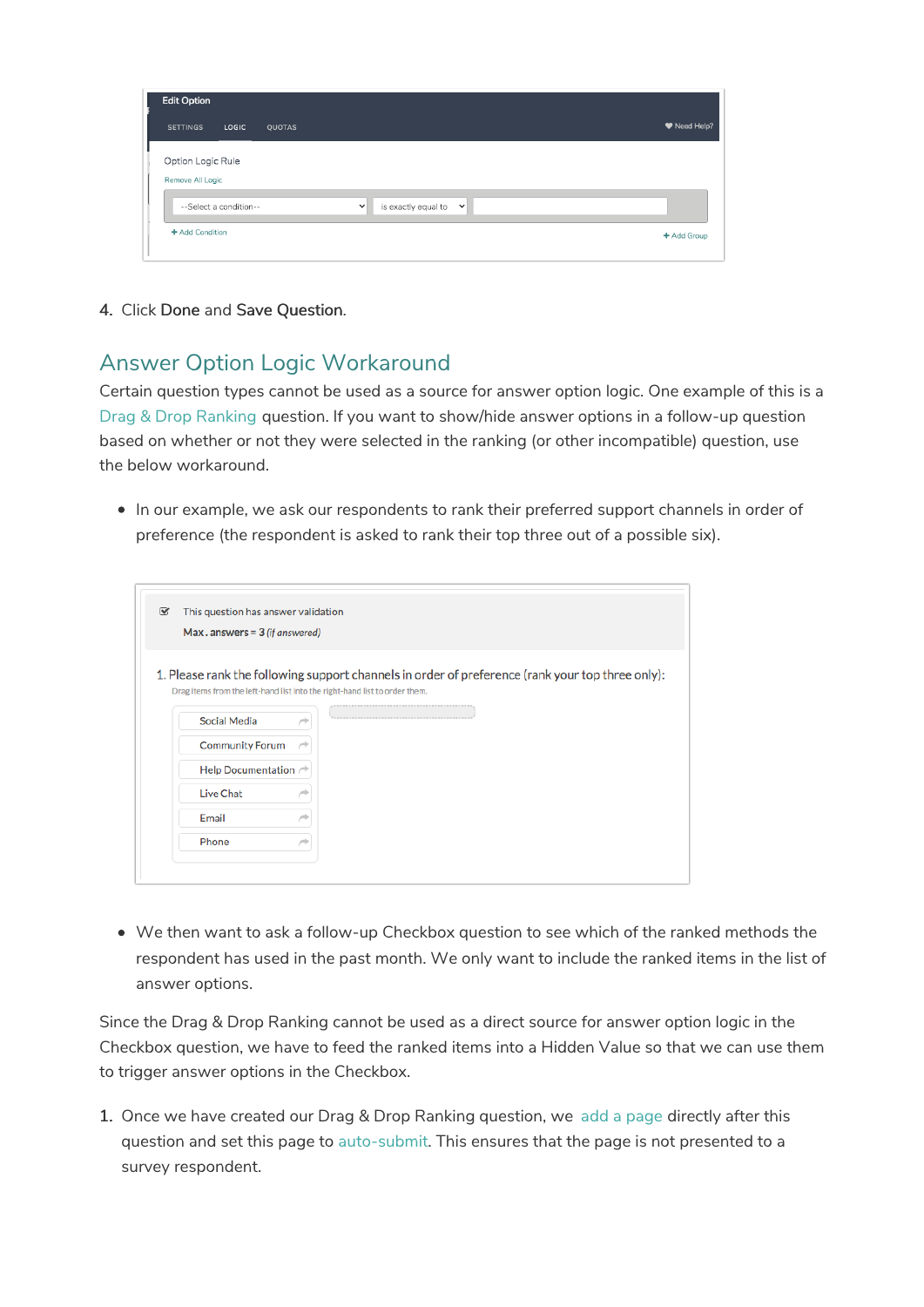- 2. On this new page, we add a Hidden Value action. It's good practice to give this hidden value a meaningful title such as 'capture answers from ranking question'. The Hidden Value will be used to capture the answers from the ranking question on the previous page.
- 3. Within the Hidden Value, we use the Select a Merge Code tool, to insert the merge code for the Question Answer of our source question. The Hidden Value will now capture all of the ranked items from our Drag & Drop as a comma separated list (ex. Social Media,Live Chat,Phone).

| <b>Edit Action</b>                                                                                                                                           |                                                                                                                                                                                                                                                                                                                        |                    |
|--------------------------------------------------------------------------------------------------------------------------------------------------------------|------------------------------------------------------------------------------------------------------------------------------------------------------------------------------------------------------------------------------------------------------------------------------------------------------------------------|--------------------|
| <b>PRIMARY SETUP</b><br>LOGIC                                                                                                                                |                                                                                                                                                                                                                                                                                                                        | ♥ Need Help?       |
| Name<br>Capture answers from ranking question<br>Populate with the following                                                                                 |                                                                                                                                                                                                                                                                                                                        |                    |
| Pages & Questions<br><b>Email Invite Fields</b><br>About the Respondent<br>About the Survey<br><b>About Your Account</b><br>Populate with a calculated value | Search<br>$\mathsf q$<br>Page 5 Questions<br>6. How satisfied would you say you are overall wit<br>7. Have you considered looking for, or applying to<br>8. How would you rate the quality and price of the<br>9. Please comment on the ways this organization co<br>10 Dlasen rank hangfite in order of importance to | Close              |
| [none]                                                                                                                                                       |                                                                                                                                                                                                                                                                                                                        |                    |
|                                                                                                                                                              | Cancel                                                                                                                                                                                                                                                                                                                 | <b>Save Action</b> |

- 4. Now, we can edit our follow-up Checkbox question (this question must be on a page after the auto-submitted page). Remember, our follow-up question must have all of the same answer options as our initial ranking question.
- 5. Next, we edit the first answer option in our Checkbox question and click on the Logic tab. For example, the first answer option in our Checkbox question is Social Media. We only want to show this option in the checkbox question if it was ranked in the ranking question.
	- a. From the Select a Condition dropdown, we cannot choose our ranking question. Instead, we must choose the Hidden Value from our auto-submitted page. Remember, the Hidden Value captures <sup>a</sup> comma separated list of the items that were ranked in our initial question.
	- b. Because the ranked items are passed into the Hidden Value as a list, we must use the contains operator to evaluate whether a piece of text is in the list.
	- c. Last, we must type in the text of the answer option exactly as it appears in the both the initial and follow-up questions.